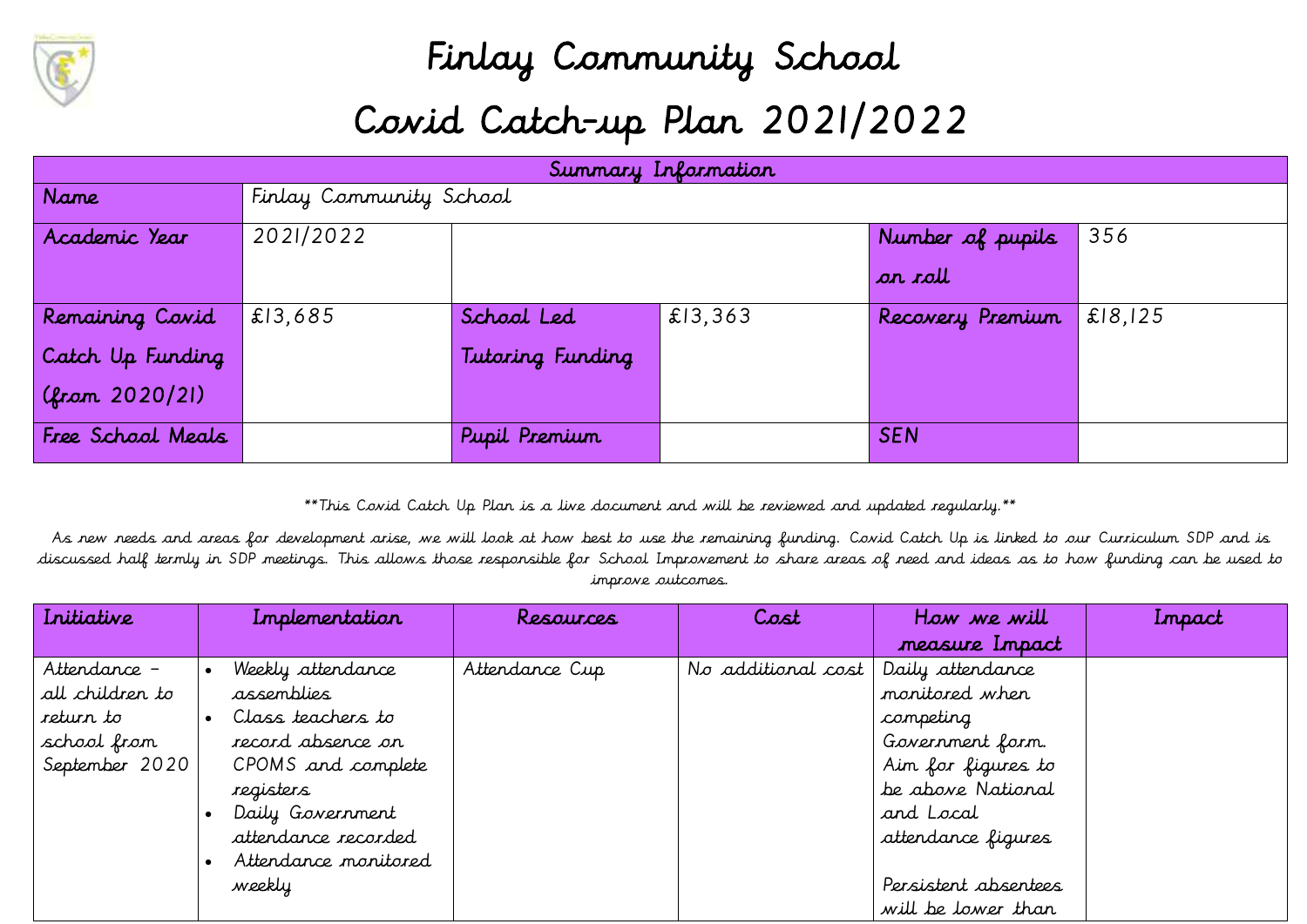|                 |                             |                   |                   | 10% and these will   |  |
|-----------------|-----------------------------|-------------------|-------------------|----------------------|--|
|                 |                             |                   |                   | be closely monitored |  |
| Remote learning | Class teachers to           | Seesaw            | Free to use       | Teachers to complete |  |
| to be fully     | continually use             |                   |                   | a record of who is   |  |
| implemented     | Seesaw                      |                   |                   | accessing remote     |  |
| and ready to    | Remote Learning             |                   |                   | learning if children |  |
| use in response | action plan to be           |                   |                   | are learning at      |  |
| to COVID-19     | reviewed and updated        |                   |                   | hame.                |  |
| and outbreak    | Resources shared with       |                   |                   |                      |  |
| management      | staff to support            |                   |                   | If a class/year      |  |
| plan            | remote learning             | Seesaw orline     | Free              | group is closed,     |  |
|                 | Training to be              | training modules  |                   | remote learning      |  |
|                 | provided for staff for      |                   |                   | should be live,      |  |
|                 | Seeasw                      |                   |                   | mirror the           |  |
|                 | Seesaw to be used in        |                   |                   | curriculum and       |  |
|                 | school so that              |                   |                   | provide teaching     |  |
|                 | children are familiar       |                   |                   | videos to support    |  |
|                 | with the platform           |                   |                   | learning.            |  |
|                 | Remote learning to          |                   |                   |                      |  |
|                 | mirror a broad and          |                   |                   | If a pupil is        |  |
|                 | balanced curriculum.        |                   |                   | isolating, and the   |  |
|                 |                             |                   |                   | teacher and rest of  |  |
|                 |                             |                   |                   | the class at school, |  |
|                 |                             |                   |                   | remote learning will |  |
|                 |                             |                   |                   | be in line with the  |  |
|                 |                             |                   |                   | remote learning      |  |
|                 |                             |                   |                   | policy               |  |
| High quality,   | Academic Mentor             |                   |                   |                      |  |
| tailored        | Recruitment of an           | Academic Mentor   | 95% Subsidy       | The gap will close   |  |
| intervention to | Academic Mentor             |                   | through the NTP   | on Target Tracker    |  |
| address         | Academic Mentor to          |                   | Academic Mentor   | and children's       |  |
| individual gaps | deliver targeted            |                   | Scheme.           | progress per term    |  |
| which in turn   | intervention on a ratio     |                   |                   | will be above 1.00.  |  |
| will allow      | $\mathcal{A}$ 1:3           |                   | Topped up through |                      |  |
| children to     | Intervention to happen      | Room for Academic | school funding    | Pupils start and end |  |
| make            | daily, $5 \times$ per week. | Mentor to use     |                   | of tuition           |  |
| accelerated     | This means children         |                   |                   |                      |  |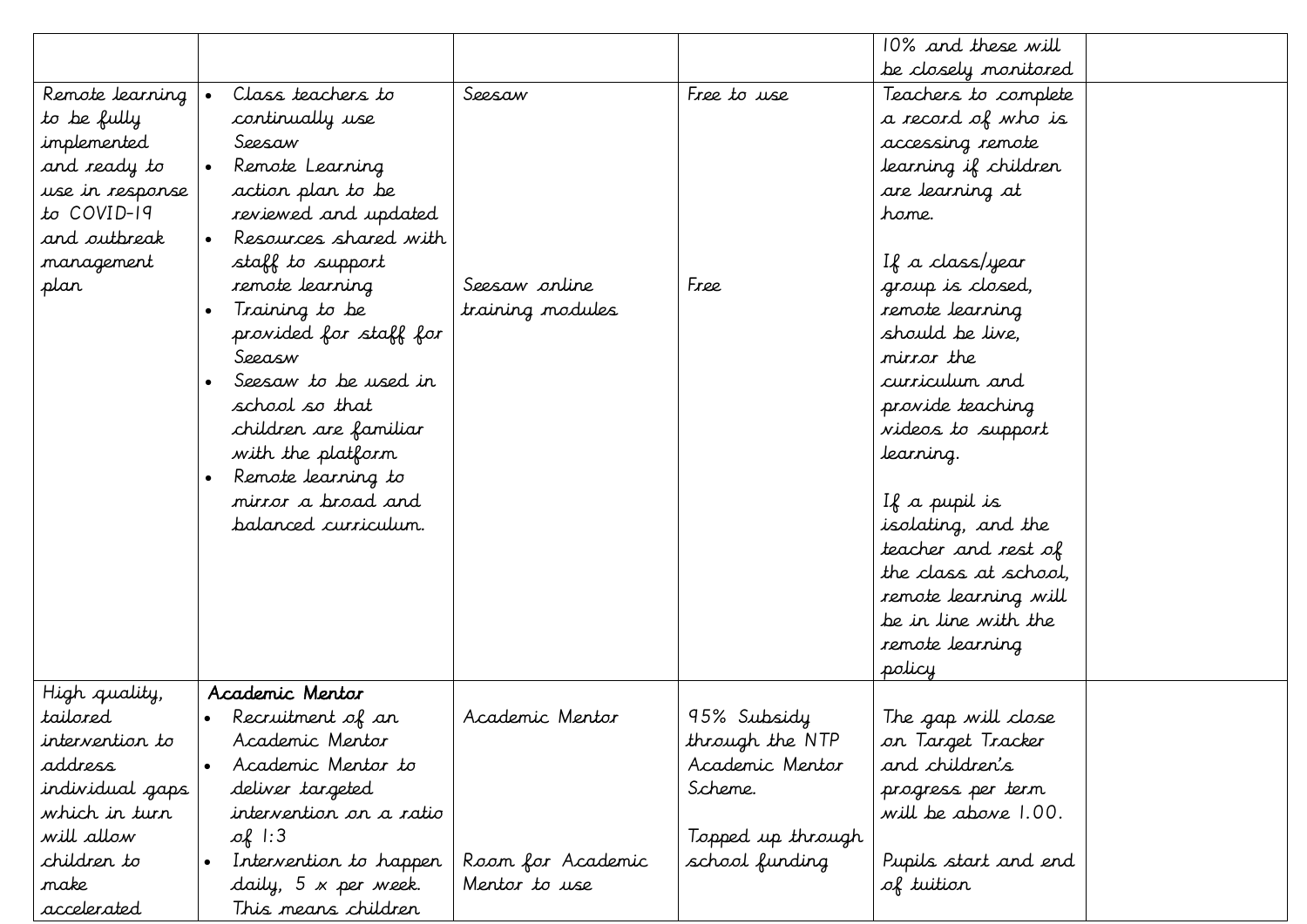| progress and    | will have access to                 |                        | Total cost:        | assessment will      |  |
|-----------------|-------------------------------------|------------------------|--------------------|----------------------|--|
| achieve in line | 2.5 hours a week,                   | Laptop for Academic    | £16,182            | show progress        |  |
| with the        | which over 6 weeks                  | Mentor                 |                    |                      |  |
| National        | will be 15 hours of                 |                        |                    |                      |  |
| Curriculum      | tuition.                            |                        |                    |                      |  |
|                 | High quality<br>$\bullet$           |                        |                    |                      |  |
|                 | intervention resources              | Intervention resources |                    |                      |  |
|                 | will be used                        |                        |                    |                      |  |
|                 | Progress will be<br>$\bullet$       |                        |                    |                      |  |
|                 | measured with a start               | Liverpool University   |                    |                      |  |
|                 | of tuition and end of               | Training               |                    |                      |  |
|                 | tuition intervention,               |                        |                    |                      |  |
|                 | and the impact                      |                        |                    |                      |  |
|                 | evaluated by the                    |                        |                    |                      |  |
|                 | Covid Catch Up                      |                        |                    |                      |  |
|                 | Coordinator                         |                        |                    |                      |  |
|                 | School Led Tutor                    |                        |                    |                      |  |
|                 | Recruitment of a                    | School Led Tutor       | Funding available  | The gap will close   |  |
|                 | School Led Tutor                    |                        | through the        | on Target Tracker    |  |
|                 | School Led Tutor to                 |                        | School Led         | and children's       |  |
|                 | deliver targeted                    | Training completed -   | Tutoring funding – | progress per term    |  |
|                 | intervention on a ratio             | DfE for tuition        | D.RE               | will be above 1.00.  |  |
|                 | $\mathcal{A}$ 1:3                   |                        |                    |                      |  |
|                 | Intervention to happen<br>$\bullet$ |                        |                    | Pupils start and end |  |
|                 | daily, 5 x per week.                |                        | Topped up through  | of tuition           |  |
|                 | This means children                 |                        | school funding     | assessment will      |  |
|                 | will have access to                 |                        |                    | show progress        |  |
|                 | 2.5 hours a week,                   | Room for School Led    | Total cost:        |                      |  |
|                 | which over 6 weeks                  | Tutor to use           | $£18,479.$ School  |                      |  |
|                 | will be 15 hours of                 |                        | top up of £5116    |                      |  |
|                 | tuition.                            |                        |                    |                      |  |
|                 | High quality<br>$\bullet$           | Laptop for School      |                    |                      |  |
|                 | intervention resources              | Led Tutor              |                    |                      |  |
|                 | will be used                        |                        |                    |                      |  |
|                 | Progress will be<br>$\bullet$       |                        |                    |                      |  |
|                 | measured with a start               |                        |                    |                      |  |
|                 | of tuition and end of               | Intervention resources |                    |                      |  |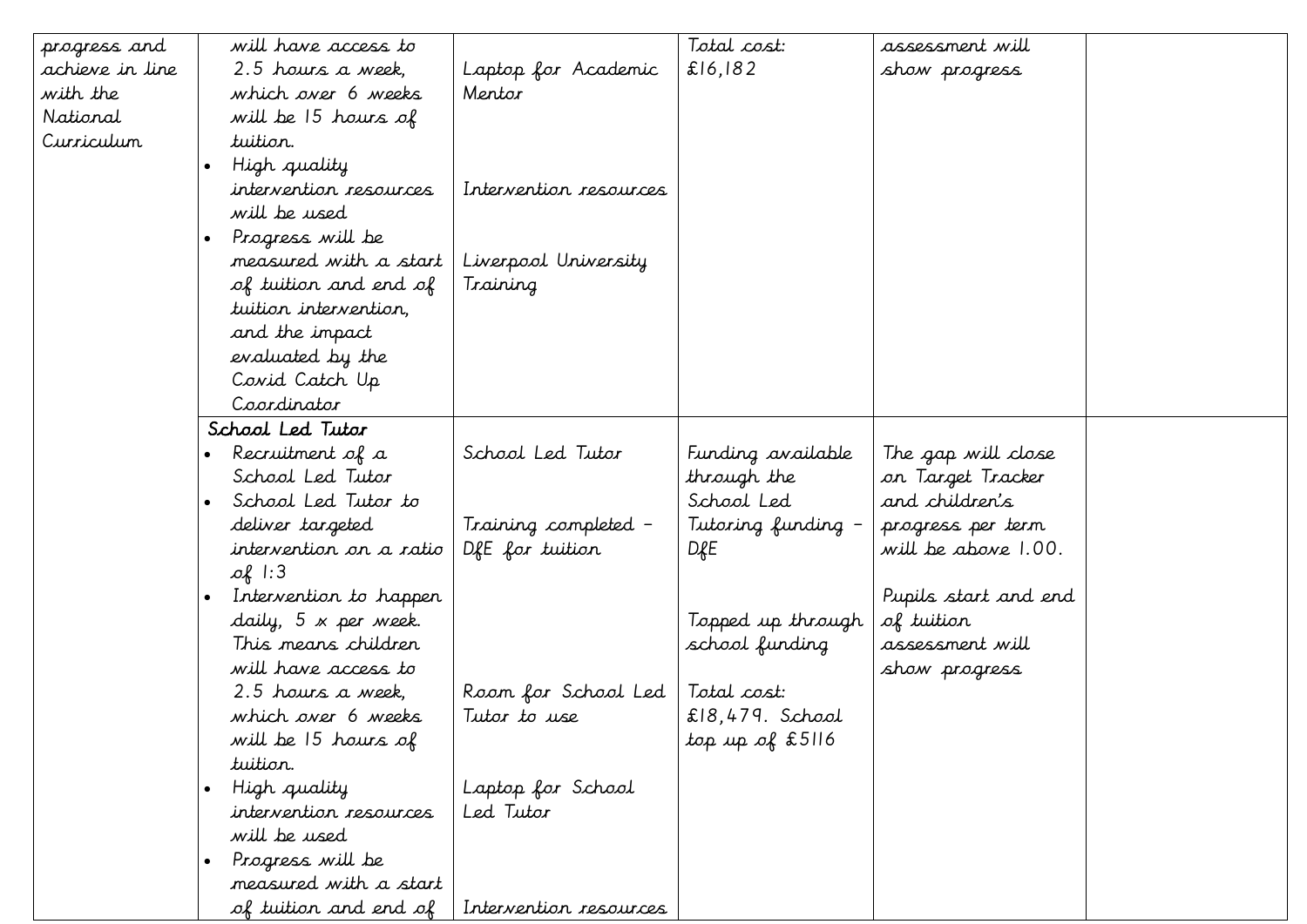| tuition intervention.                                                                                                                                                                                                                                                                                                                                                                    |                                             |                                                                                                                                                            |                                                                                                                                                                                                                                                                                                    |  |
|------------------------------------------------------------------------------------------------------------------------------------------------------------------------------------------------------------------------------------------------------------------------------------------------------------------------------------------------------------------------------------------|---------------------------------------------|------------------------------------------------------------------------------------------------------------------------------------------------------------|----------------------------------------------------------------------------------------------------------------------------------------------------------------------------------------------------------------------------------------------------------------------------------------------------|--|
| and the impact                                                                                                                                                                                                                                                                                                                                                                           |                                             |                                                                                                                                                            |                                                                                                                                                                                                                                                                                                    |  |
| evaluated by the                                                                                                                                                                                                                                                                                                                                                                         |                                             |                                                                                                                                                            |                                                                                                                                                                                                                                                                                                    |  |
| Covid Catch Up                                                                                                                                                                                                                                                                                                                                                                           |                                             |                                                                                                                                                            |                                                                                                                                                                                                                                                                                                    |  |
| Coordinator                                                                                                                                                                                                                                                                                                                                                                              |                                             |                                                                                                                                                            |                                                                                                                                                                                                                                                                                                    |  |
| Covid Catch up after                                                                                                                                                                                                                                                                                                                                                                     |                                             |                                                                                                                                                            |                                                                                                                                                                                                                                                                                                    |  |
| school clubs – run by                                                                                                                                                                                                                                                                                                                                                                    |                                             |                                                                                                                                                            |                                                                                                                                                                                                                                                                                                    |  |
| TAs                                                                                                                                                                                                                                                                                                                                                                                      |                                             |                                                                                                                                                            |                                                                                                                                                                                                                                                                                                    |  |
| Covid Catch Up TA to<br>$\bullet$<br>deliver targeted<br>intervention to a small<br>group<br>Intervention to happen<br>$\bullet$<br>3 x per week. The<br>impact will be<br>reviewed after a three<br>week block.<br>High quality<br>$\bullet$<br>intervention resources<br>will be used<br>These sessions will<br>$\bullet$<br>initially be linked to<br>phonics and reading<br>catch up | Covid Catch Up TA<br>Intervention resources | Average cost of<br>$£75.33$ per month<br>per TA.<br>The cost for II<br>months of catch<br>up intervention<br>will cost<br>approximately<br>£828.63 per TA. | The gap will close<br>on Target Tracker<br>and children's<br>progress per term<br>will be above 1.00.<br>Pupils start and end<br>of tuition<br>assessment will<br>show progress<br>Children will be able<br>to read fluently and<br>therefore be able to<br>access all areas of<br>the curriculum. |  |
| Progress will be<br>$\bullet$<br>measured with a start<br>of tuition and end of<br>tuition intervention,<br>and the impact<br>evaluated by the<br>Covid Catch Up<br>Coordinator                                                                                                                                                                                                          |                                             |                                                                                                                                                            |                                                                                                                                                                                                                                                                                                    |  |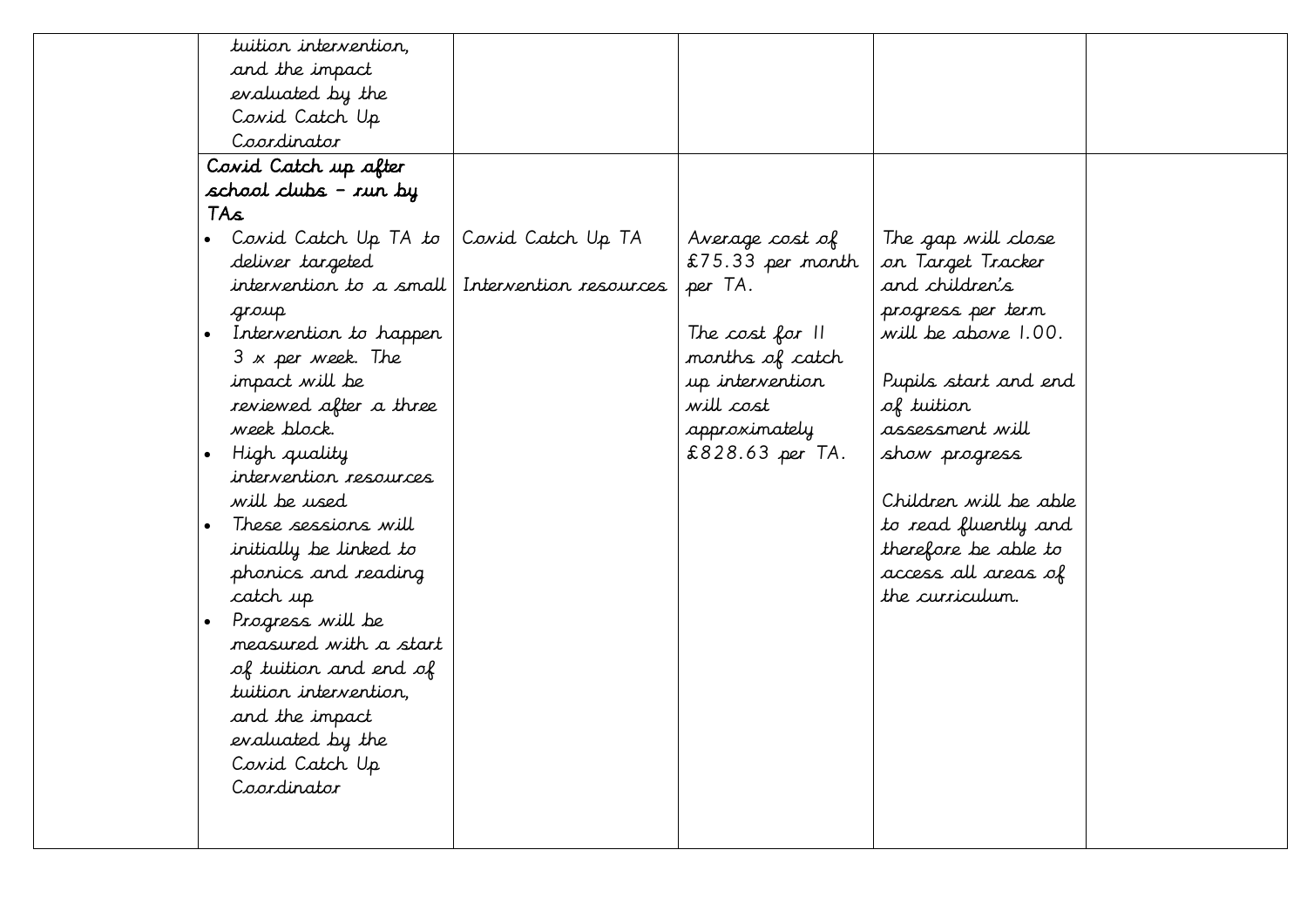|              | TA Intervention – every   | TA time                | No additional cost | The gap will close    |  |
|--------------|---------------------------|------------------------|--------------------|-----------------------|--|
|              | afterroon                 |                        |                    | on Target Tracker     |  |
|              | TAs to run                |                        |                    | and children's        |  |
|              | interventions in the      | High quality           |                    | progress per term     |  |
|              | afternoon for targeted    | intervention resources |                    | will be above 1.00    |  |
|              | groups of children,       |                        |                    |                       |  |
|              | who are identified        |                        |                    |                       |  |
|              | during half termly        |                        |                    |                       |  |
|              | pupil progress            |                        |                    |                       |  |
|              | meetings                  |                        |                    |                       |  |
|              | After School Buzz Clubs   | Year 6 staff           | No additional cost | The gap will close    |  |
|              | in Year 6                 |                        |                    | on Target Tracker     |  |
|              | Pupils in Year 6 will     | High quality           |                    | and children's        |  |
|              | be invited to targeted    | resources              | No additional cost | progress per term     |  |
|              | buzz clubs after          |                        |                    | will be above 1.00.   |  |
|              | school to address         |                        |                    |                       |  |
|              | gaps.                     | Year 6 Can Do Maths    | £34.99             | SATS Scaled Scores    |  |
|              | Year 6 afternoon Booster  | SATS Booklet           |                    | will improve rapidly. |  |
|              | Graups                    |                        |                    |                       |  |
|              | Pupils in Year 6 will     |                        |                    |                       |  |
|              | have access to            |                        |                    |                       |  |
|              | booster groups 3x         |                        |                    |                       |  |
|              | weekly based on           |                        |                    |                       |  |
|              | individual needs.         |                        |                    |                       |  |
| Resources to | Catch up and<br>$\bullet$ | Rapid Reading          | £3,212.28 ex VAT   | High quality          |  |
| support with | intervention structured   | Rapid Maths            | $$1343.49 ex$ VAT  | intervention will be  |  |
| intervention | programmes to be          | Rapid Writing          | $£218.67$ ex VAT   | delivered regularly   |  |
| both within  | bought to address         | Toe by Toe             | £28 per book       | and consistently.     |  |
| school and   | reading and writing.      | Mastering the          | £49                | This in turn will     |  |
| after school | Previous intervention     | Multiplication Times   |                    | result in pupils      |  |
|              | resources to continue     | Table Check – Can Do   |                    | making accelerated    |  |
|              | to be used                | Maths                  |                    | progress.             |  |
|              | Training to be            |                        |                    |                       |  |
|              | provided for staff        |                        |                    |                       |  |